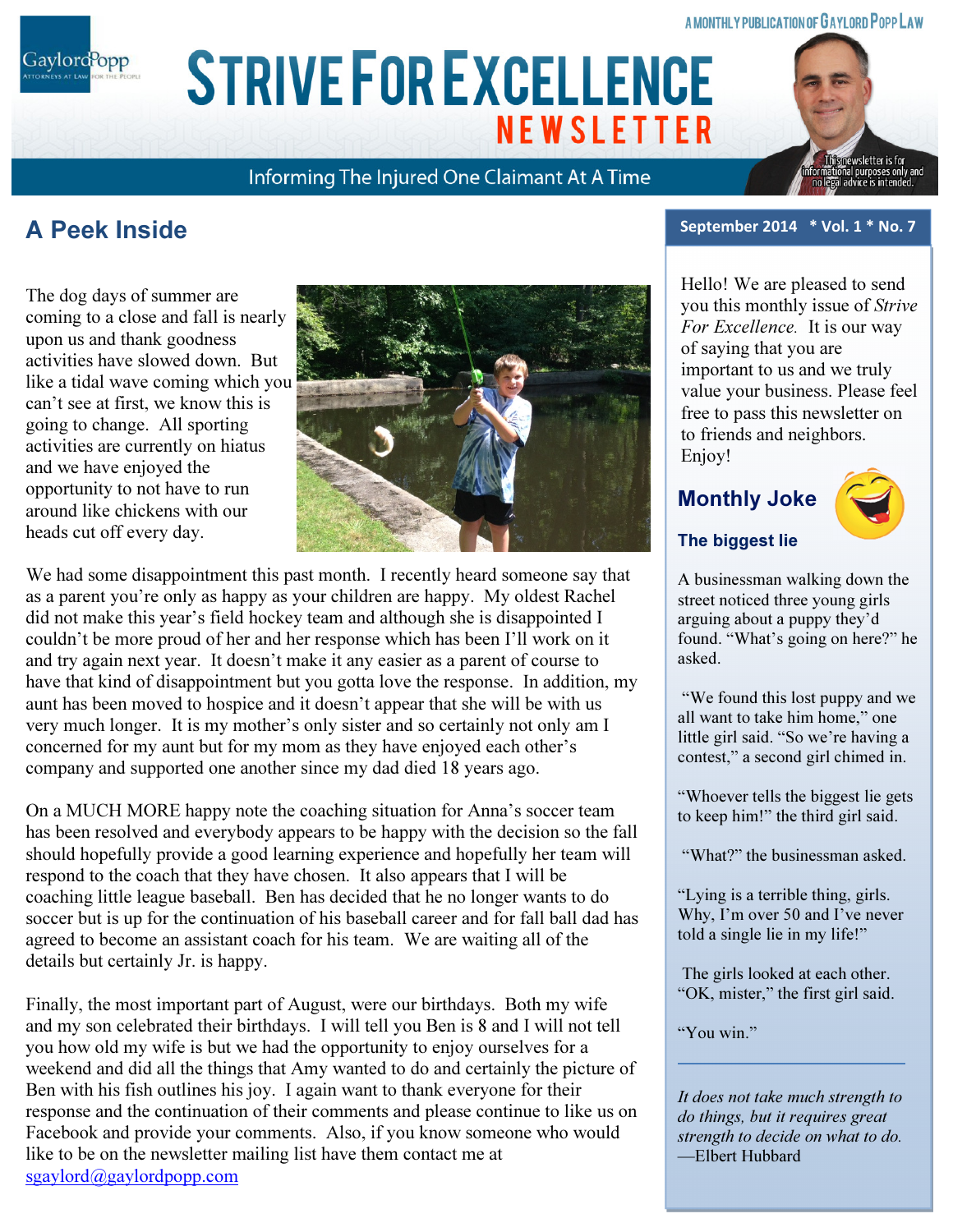# Understanding Aggravated Assault

Aggravated assault is a broad term used to in cases where the attack on a person is significant and serious. Often, but not always, a weapon is involved in the attack that turns a simple assault into an aggravated assault, even if the weapon is used as a threat and does not actually cause harm to the intended victim. It is important to realize that aggravated assault is determined on a state by state basis and there can be different degrees of charges from felonies to misdemeanors based on a variety of circumstances.

### The Criminal Case

For a charge of aggravated assault there has to be intent to cause fear or apprehension, an act that caused bodily harm or is likely to cause bodily harm, and the actual ability to cause harm. If a weapon is used the weapon doesn't have to be a gun or a knife, it can be any object that is used in a threatening manner and that has the potential to cause bodily injury.

Generally if a victim is harmed significantly and requires medical attention or receives injuries that will cause disfigurement or physical impairment the charge will be aggravated assault even if a weapon wasn't used.

In some states aggravated assault is the charge automatically if there is a case of harming a pregnant woman intentionally, if someone is choked or strangled, if harm is done while driving intoxicated, or if there is harm to a police officer or fire fighter or other designated professional while they are working.

CONT'D ON PG.3

# GUEST OF THE MONTH

# Do I Really Need A Will? By: Pierson Backes

A lot of people aren't really sure they need a Will at all. The surprising fact is, in New Jersey and Pennsylvania, most people never make a Will. When I'm handling estates where there is no Will, the fact that the decedent left no Will always creates difficulties. Sometime the problems are relatively slight, but sometimes there are true hardships that really can't be fixed.



When someone tells me they don't have a Will, the first explanation I usually hear is that they just want their spouse or just want their children to get everything anyway. The thing is, when a person dies without a Will, they are relying on the government to, in essence, guess what they would have wanted.

Said another way, if you don't make a Will setting down what you want to happen with your estate, the government will decide for you. Every state has its laws that control your estate if you die without a Will. The thing is, each state law is different, and in many cases what the government thinks you would want done with your estate is not actually what you would want done.

It's probably easiest to look at an example or two. If you are married, you might assume that everything you own would pass to your spouse on your death. Well, as it turns out, the fact you're married isn't enough information to figure out what happens if you die without a Will.

Let's consider first somebody who dies married with no children. If this person has a living parent, then in both New Jersey and Pennsylvania the parent is an intestate heir. In New Jersey, the parent will inherit 25% of the estate above a certain dollar amount, and in Pennsylvania the parent will inherit 50% of the estate above a certain amount. You can be married for 30 years and still have nearly half your estate pass to your parents.

Now consider somebody dies married, with a child. The difference between New Jersey and Pennsylvania is stark here. In New Jersey, the spouse inherits the entire estate. In Pennsylvania, the spouse inherits only half above a certain dollar amount. That is, in a larger Pennsylvania estate, the surviving child inherits almost equally with the surviving spouse.

My point is that, if you don't make a Will, you're relying on the government to guess what you would want, and very often that guess isn't right. You don't have to dig very deep before some of the reasons for having a Will become clear. Directing who receives your assets – this is the most basic thing a Will does. And even at this most basic level, dying without a Will can create unintended and sometimes devastating consequences.



If you want to learn more about this or other estate planning options please contact me at 609-730-3838 or e-mail me at pb@backesfirm.com.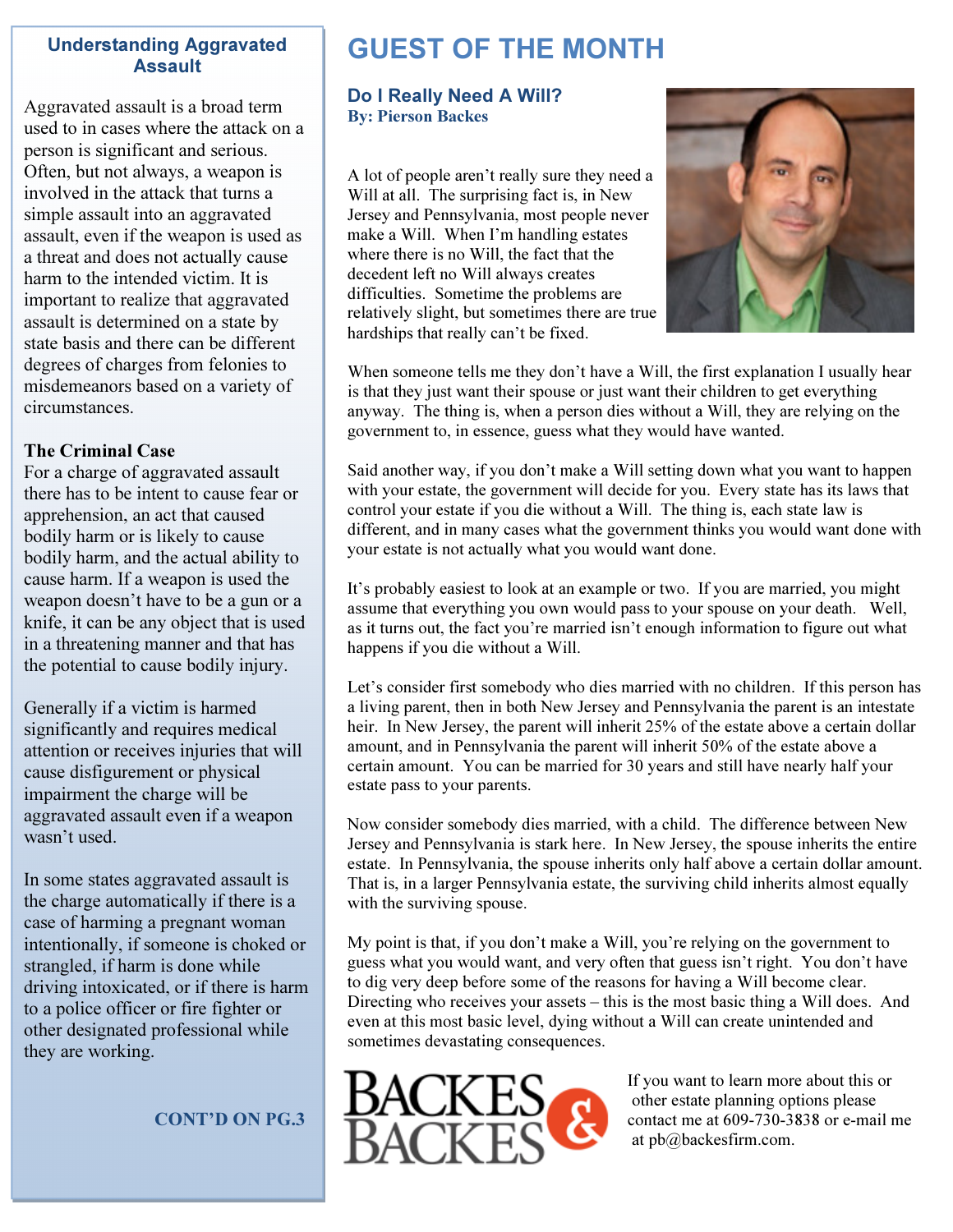# Tech Tips with Dan Little

You only have your own "Selfie" to blame. The hot topic of the month is Phishing - and the lesson is being careful what you share on line.

Phishing email messages, websites, and phone calls are designed to steal your money. Cybercriminals can do this

by installing malicious software on your computer or stealing personal information off of your computer. Cybercriminals also use social engineering to convince you to install malicious software or hand over your personal information under false pretenses. They might email you, call you on the phone, or convince you to download something off of a website. They will even go as far as a threat that your account would be closed if you didn't respond to an email message. The current wave of email messages uses threats that your account security has been compromised. A good rule is to treat all unsolicited phone calls with skepticism. Do not provide any personal information. If they really need to close your account down, or your security has been compromised, a legitimate company has a legitimate billing or security number for you to call. Ask for a number to call back and tell them you will need to log into the website to help the process. More often than not the next sound you hear will be a dial tone. If you're concerned about your account or need to reach an organization you do business with, call the number on your financial statements or on the back of your credit card.

# Phrases to avoid acting upon:

"We suspect an unauthorized transaction on your account. To ensure that your account is not compromised, please click the link below and confirm your identity." If that is the case, they will call you. How did they not know your identity? They sent you an e-mail.

"During our regular verification of accounts, we couldn't verify your information. Please click here to update and verify your information." If that is the case, they will most certainly call you.

"Our records indicate that your account was overcharged. You must call us within 7 days to receive your refund." If that is the case, you can absolutely believe they will call you to avoid any legal issues.

Bottom line, if there is a problem with your credit account or retirement account; you control the account and can call the correct authorized agency to handle it. Most companies will use the telephone to handle issues, not e-mail. If it feels wrong, it probably is.

About Dan Little: Dan is the Head Honcho at A Different Kind of IT, an Information Technology and Services Consulting Firm with a Difference based in Philadelphia. Interested in hearing more? Email info@different-kind-it.com

# Did You Know?

Sea Pigs exist? Sea pigs are in reality a form of sea cucumber. They are echinoderms, marine animals that include the likes of starfish and sea urchins. Sea pigs are found in oceans all over the world and in some areas actually make up over ninety five percent of the weight of all the animals that can be found on the floor of the deep sea.

The smallest winged insect in the world is the Tanzanian parasitic wasp, which is actually smaller than the eye of a normal housefly.

Termites take over the world? The world's termites all put together would have a total mass that exceeds that of every human being on the planet.

# Aggravated Assault Cont'd

# The Civil Case

If you are a victim of an aggravated assault, or felt threatened or apprehensive about the intentions of a person to cause you bodily harm, you should talk to a personal injury attorney about filing a civil lawsuit. Typically after a criminal case, although sometimes before as well, a civil case can be filed against the assailant. Both trials cannot occur at the same time and so typically the civil case is filed second so the findings in the criminal case can be used.

A civil case for aggravated assault can claim for medical expenses, out of pocket costs, therapeutic treatment, pain and suffering and, in some cases, punitive damages. Your personal injury attorney will discuss your options with you before filing the suit.

# THANKS TO OUR CLIENTS!

Our practice continues to grow and we recognize that our best clients come from your referrals. Referrals are welcome and we want to take a moment and THANK those who have referred new clients to US. It's the biggest compliment we can receive!

Many thanks to:

Charles Lovett Todd Watchel, Esq. Cesar Ortega Len Weiss, Esq Brian Blakely Ken Ricks Chris Castles Ron McMullen

Be sure to visit our website at www.gaylordpopp.com for free offers and connect with us via: